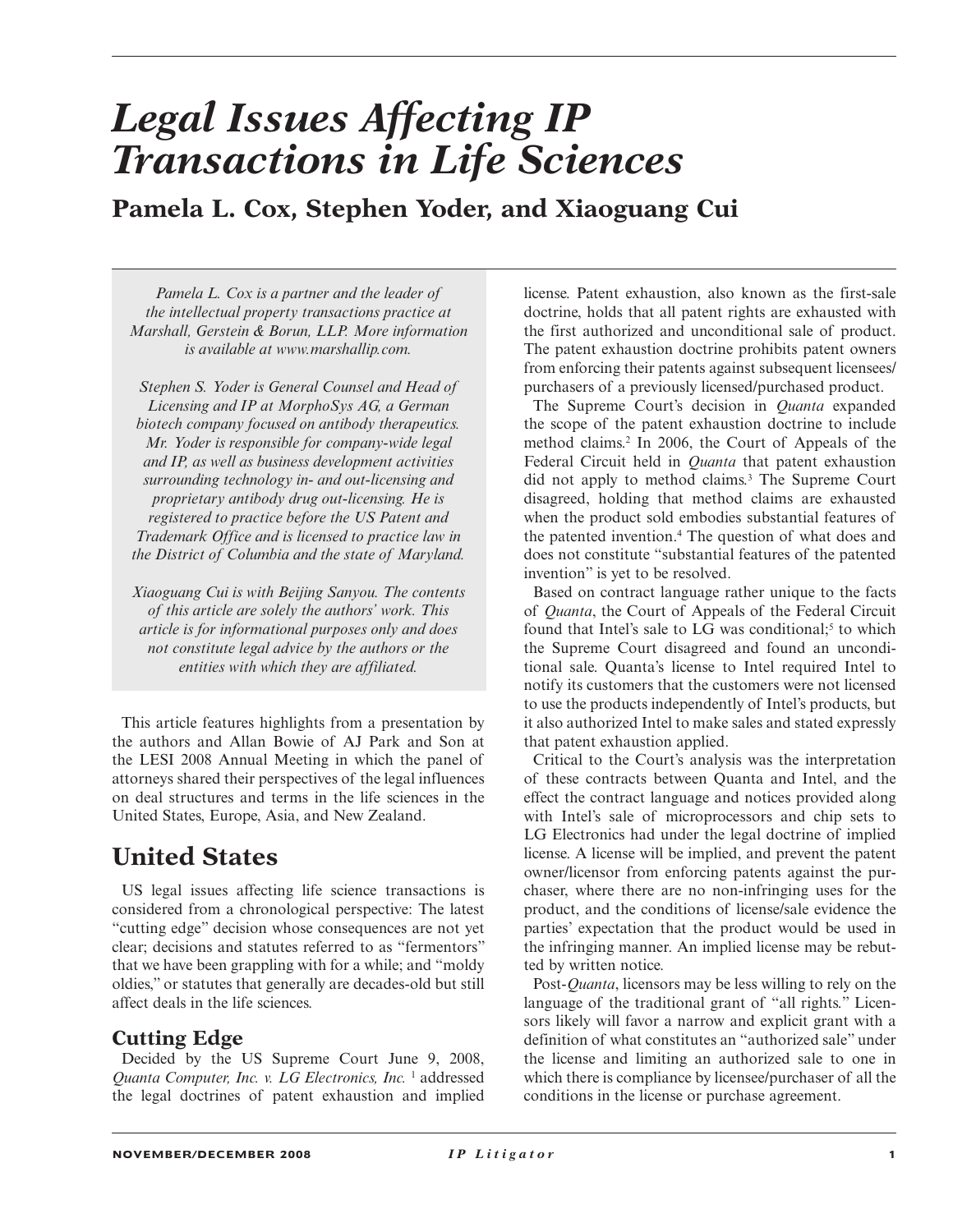The panel also discussed whether it would be administratively practicable in life science deals for the patent owner to enter into direct agreements with all licensees/ purchasers in the chain, or at the very least, be designated as a third party beneficiary in any agreement entered into on its behalf (whether or not it must be expressly so stated to have effect). Regarding the implied license aspect of *Quanta* , written notice to all entities, including subcontractors, sublicensees, and customers, where commercially practicable, is reaffirmed as good practice and necessary to rebut the implied license defense.

#### **Fermentors**

 Two legal issues of significance in life science transactions over the last few years are: (1) the effect of *MedImmune, Inc. v. Genentech, Inc.*,<sup>6</sup> in which the US Supreme Court held that licensees do not have to terminate or breach their license to have the necessary jurisdictional basis to bring a suit challenging the licensed patents; and (2) statutory and common law research exceptions from infringement.

Post-*MedImmune*, licensors are still including the right to terminate the license if the licensee challenges licensed patents, even though it is uncertain whether such provisions will be enforceable in all jurisdictions. Some licensors have expanded the right to terminate the license if the licensor is sued by the licensee for any reason, on the grounds that the licensor has the right to refuse to remain in contract with a party that has sued it. More detailed blue pencil provisions have been added to clarify through severability the intent of the parties to have the terms enforced in any jurisdiction possible, as well as all other terms that are not invalid or enforceable.

 Licensors also are looking for financial deterrents, such as asking for patent validation payments upon successful defense of any challenge, whether by licensee or a third party. The rationale for requesting such payments is that a patent that has withstood challenge is more valuable and the prospect of a validation payment may cause a licensee tempted to challenge the patent to evaluate the difference between the royalties it will pay under the license and the increased cost if its challenge is unsuccessful. There has been an increased use of alternative pricing models that might incentivize licensing rather than infringement, such as lower priced reasonable and non-discriminatory (RAND) licenses, often used in conjunction with licensing standards.

*MedImmune* has changed the dynamics of negotiating intellectual property transactions. In cases following *MedImmune* , merely showing a preparedness and willingness to enforce rights is enough to sustain declaratory judgment jurisdiction.<sup>7</sup> In particular, sharing claim charts, infringement analyses, or making monetary demands have been held to support a declaratory judgment action. 8 A patent owner's exposure may be limited by use of a non-disclosure/confidentiality agreement that states that the information exchanged will not be used as a basis for bringing a declaratory judgment or other action adverse to the discloser.

 Part two of the Fermentors discussion considered the two recognized research exceptions in the United States: (1) a statutory exception to patent infringement for drug development that exempts use of patented subject matter reasonably related to development and submission of information under federal law regulating drugs;<sup>9</sup> and (2) a narrowly drawn common law exception for actions of amusement, to satisfy idle curiosity, for strictly philosophical inquiry, or to ascertain the sufficiency and verify the exactness of an invention.<sup>10</sup>

 Given these exceptions, the standard definition of "licensed products" has shifted from products that would infringe, but for the license, to also expressly include products that would infringe, but for the exception in 35 U.S.C.  $\S 271(e)(1)$ , or a similar exception in the United States or other countries. Reciting excepted activity in the definition of licensed products clarifies that the licensed product will still fall within the definition and trigger payment terms, such as regulatory milestones, even if such product also is covered by a research exception. Licensors also are clarifying their continued right to practice, even in exclusive deals, and especially regarding know-how often difficult to disgorge from an employee's head, for internal research purposes or however the licensor defines its internal "legitimate business interests."<sup>11</sup>

# **Moldy-Oldies**

 Some of the most pervasive legal influences on life science transactions have been around for decades. The US segment of the panel presentation concluded with a discussion of "Moldy Oldies," statutory provisions that continue to be relevant in life science deals: the Bayh-Dole Act, the US Bankruptcy Code, and the US Department of Justice Antitrust Guidelines.

The Bayh Dole Act<sup>12</sup> permits recipients of research funding from the US Government to elect title to inventions conceived or first actually reduced to practice with federal funding, in exchange for compliance with the act, its regulations, policies, and contracts. The US Government has the right to practice and have practiced on its behalf these inventions. Defining an invention as one "first actually" reduced to practice creates a discrepancy between the act and US patent law, which defines an invention at conception.<sup>13</sup> This discrepancy may be addressed in life science transactions by specifically defining the party's rights in technology first made under a collaboration that also is federally funded, as well as what affect that first actual reduction to practice has on the previously filed patent applications.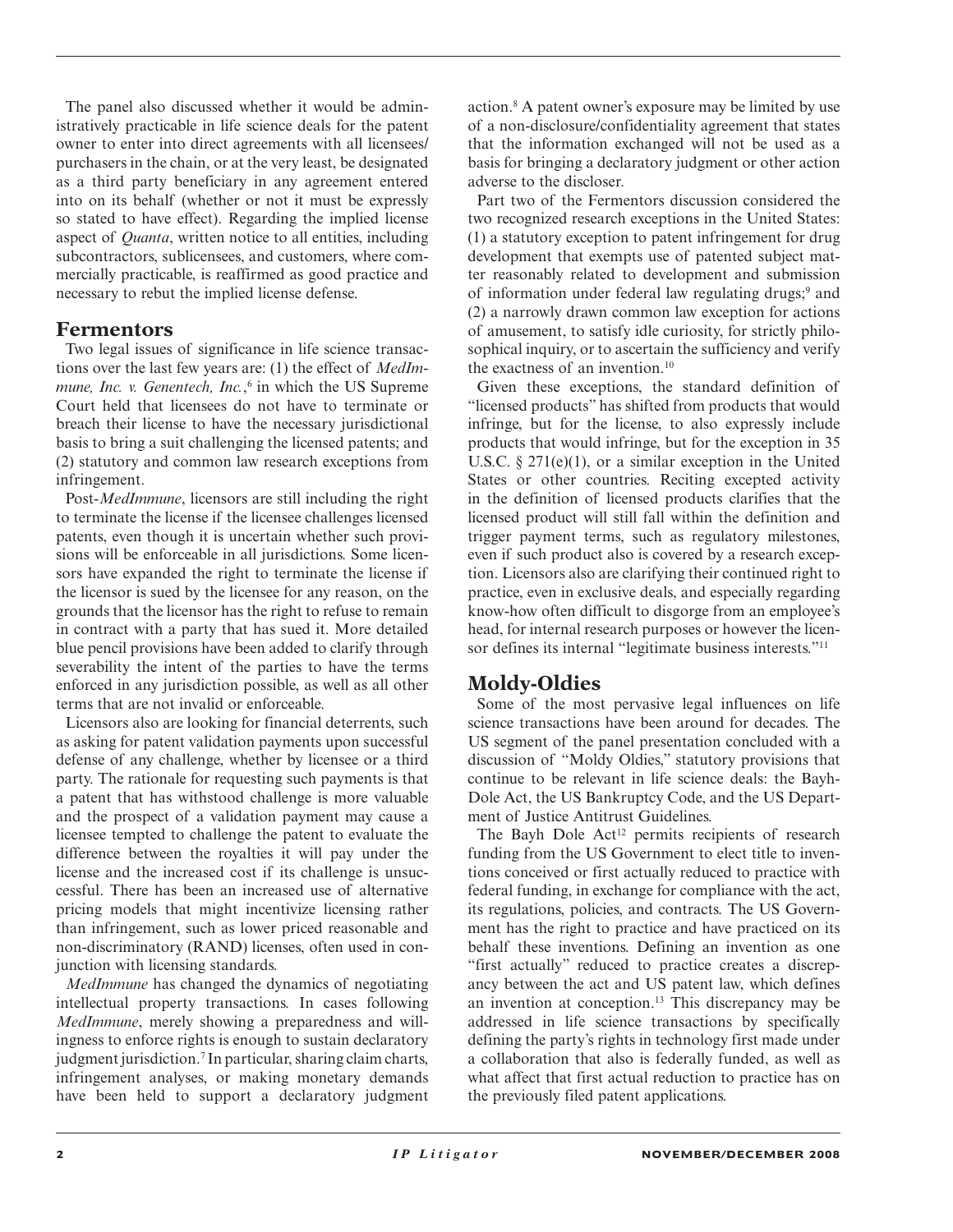The Bayh Dole Act prohibits a non-profit recipient of funding from assigning these inventions, and the intellectual property therefrom. Even when an agreement would purport to make such an assignment, the act will govern. Non-profit recipients are required to give preference to licensees that are small businesses. In the event a major pharmaceutical manufacture desires a license under federally funded inventions, it should ensure the inventions also were offered to licensees that are small businesses. The recipient of this funding must ensure the inventions are substantially manufactured in the United States, unless waived by the Government. Waivers can be time consuming to obtain. A licensee may require the recipient to solicit the waiver prior to executing the license. Understanding these and the other requirements of the Bayh Dole Act aids negotiations for collaborations and licenses of such funded research.

 The rights of the non-bankrupt party were considered during the bankruptcy aspect of the Moldy Oldies segment. A license is an executory contract under the US Bankruptcy Code,<sup>14</sup> which means that when the bankrupt party is the licensor, the agreement may be rejected or assumed in bankruptcy, regardless of the language in the agreement. The licensee may treat a rejection of the license as a termination of that agreement, or retain the license under intellectual property then in existence, provided that such licensee complies with the terms of the license, including the payment requirements, and the obligations of the licensor under the license cease. 15 Given these requirements, licensees often request terms in the license to permit the licensee to assume control of prosecution of patent rights and other intellectual property decisions in the event the licensor becomes insolvent.

When the party in bankruptcy is a licensee, the situation is different. The trustee in the bankruptcy proceeding of a debtor licensee may not assume or assign any license absent consent of the licensor when the underlying body of law regarding such rights would prohibit assignment. 16 While applicable law would excuse the licensor from accepting performance other than from the licensee, US courts are split on the interpretation of the Code. Some courts read the statute as preventing assumption by the debtor licensee without the consent of the licensor whether or not the licensee intends to actually assign the license. Other courts consider only whether the license actually will be assigned, and if not, will permit the assumption of the license. Yet a third interpretation asks whether the actor on behalf of the debtor licensee is a "trustee," and if not, does not find the language of the bankruptcy statute applicable to the actions of a non-trustee in assuming the agreement. The variation in interpretations has lead licensors to consider whether an express prohibition on assignment and assumption of the license would be enforced.

 The US perspective concluded with a reminder that the Antitrust Guidelines for the Licensing of Intellectual Property, US Department of Justice/Federal Trade Commission, 1995, available at: *http://www. usdoj.gov/atr/ public/guidelines,* continue to influence intellectual property transactions in the life sciences.

# **Europe**

 There are a number of EU directives and countryspecific regulations to consider when engaging in licensing negotiations with an EU-based partner or where key activities under a license will take place in the European Union. Under conflicts of laws principles, also known as *lex loci protectionis,* simply choosing the law of a non-EU country to govern the contractual relationship will not remove the reach of many EU-wide and country specific provisions, so familiarity of key principles affecting licensing in the European Union is paramount, given the size of the EU market.<sup>17</sup>

#### **When the Parties Cannot Get Along**

 Even at the term sheet level, the parties need to be mindful of which country's laws will apply, because a breakdown in negotiations at this stage could cause legally enforceable damages against a party who leaves the negotiation table in bad faith. Under the doctrine of *culpa in contrahendo* , which manifests itself in civil law, a duty of good faith in negotiations is implied, and a party who incurs costs on the expectation of closing a deal may be able to recoup those costs against the negotiation partner who backs out.<sup>18</sup> Belgium, Denmark, France, Germany, and Italy are among those countries that subscribe to this principle, whereas the United Kingdom, a common law jurisdiction, does not recognize this doctrine. Thus, if a term sheet does not specify the choice of law governing the parties' negotiations and one of the parties is domiciled in a country where *culpa in contrahendo* applies, one can imagine the possibility for dispute if a party walks away from the negotiation.

 Another area in which a choice-of-law clause can be outcome determinative concerns the admission of extrinsic evidence during dispute resolution proceedings when the parties disagree on the meaning of the contract. Whether extrinsic evidence (*e.g.* correspondence during negotiations) can be admitted to interpret the parties' intent depends on the laws governing such disputes. Generally, it is more difficult to admit extrinsic evidence in a common law jurisdiction than in a civil law jurisdiction, because the former countries are steeped in an objective theory of contract, whereas civil law countries largely adhere to a subjective standard.<sup>19</sup> However, it is necessary to consider the laws of the specific country (or state, when dealing with the United States) in light of the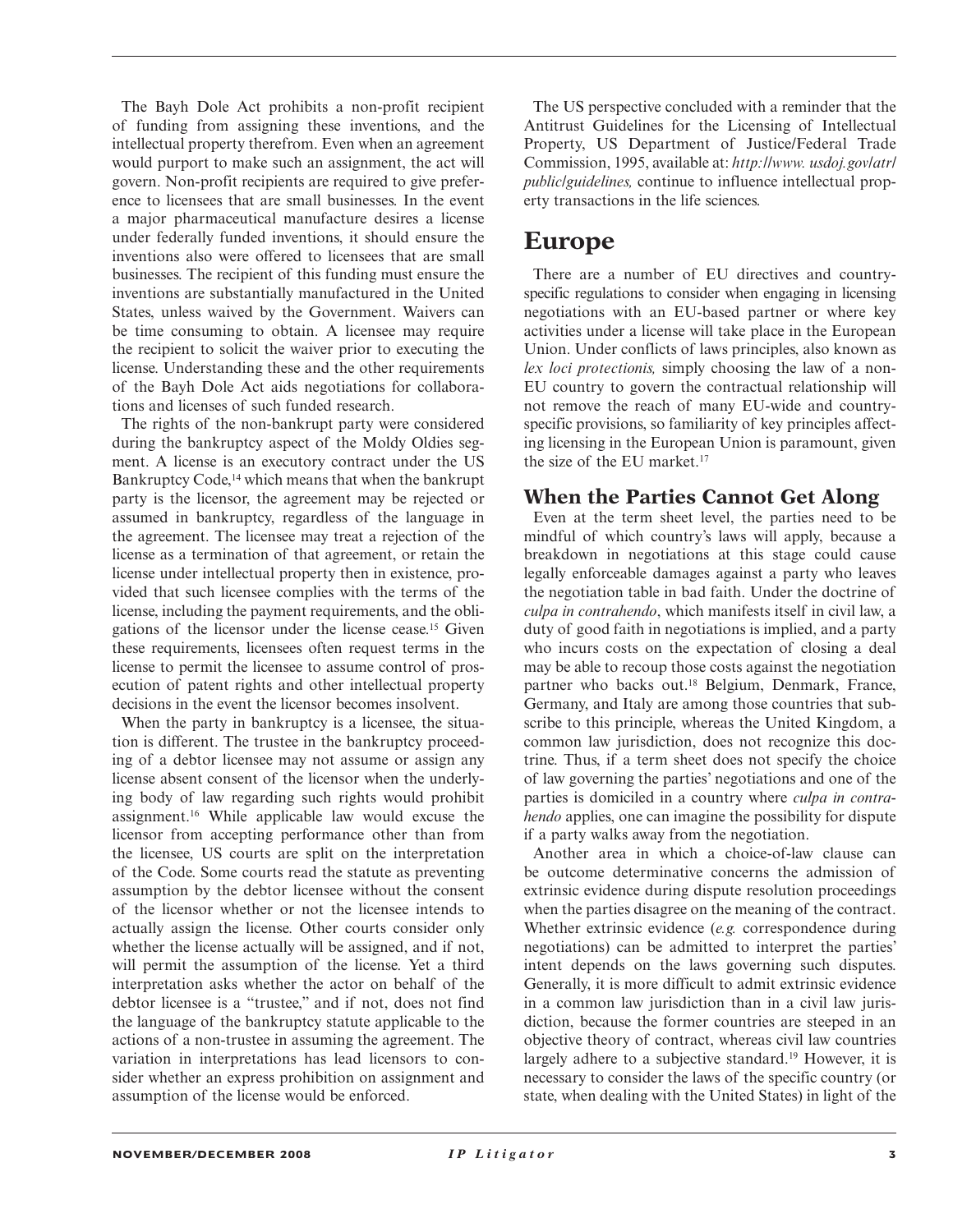type of contract to appreciate the parameters concerning admission of extrinsic evidence. 20

# **Biotech-Specific EU Regulations**

 There is a series of EU directives (and, correspondingly, national laws of the EU member states) that pertain specifically to life sciences related technology that one needs to remember with dealing with such technology within the European Union. In particular, Directive 2004/23 regulates handling of human tissue and cells; Directive 95/46 regulates protection of personal data; and Directive 98/44 regulates legal protection of biotechnological inventions. Germany and Italy are particularly strict on the use and patenting of certain types of cell lines, such as human embryonic stem cells, although recently Germany has amended its laws on April 11, 2008, permitting the use of even more stem cell lines for research purposes.

# **Joint Ownership of IP**

 Defining ownership of collaborative IP can be one of the most hot button issues in a collaboration agreement, especially in the life sciences field in which assessing inventorship is an extremely difficult task. Recognizing this point, many parties rightfully choose *not* to link ownership of collaborative IP to inventorship, to avoid creating an environment that discourages dialogue when the creation of high stakes IP rights is on the line. Many times, though, collaborating parties simply agree, without more, that collaborative IP will be jointly owned omitting to explicitly delineate whether and to what extent the joint owners can exploit the IP.

 Notwithstanding a choice-of-law clause, it is likely that the legal effects of joint patent ownership will be decided according to the laws of the country where a particular patent dispute arises, *e.g.,* the laws of Germany will govern a dispute surrounding the exploitation of a German patent, whereas the laws of Italy will govern in the case of an Italian patent. Put simply, the laws of the various EU member states differ with respect to the consent and accounting requirements of joint patent owners, leaving the parties with conflicting sets of rights among the various EU member states,<sup>21</sup> not to mention that the laws of the United States concerning exploitation of jointly owned patent rights are drastically different, giving a joint owner the default right to exploit a patent (whether through licensing or otherwise) without the consent of and without accounting to the other owners.<sup>22</sup> For this reason—and regardless of a sole or joint ownership scheme—parties are encouraged to explicitly address key IP topics such as the right to patent prosecution, sub-licensing, assignment, compensation and right to enforce, including a party's obligation to cooperate with the party enforcing the IP.

 Another principle to consider in the area of patent ownership is whether there are any national laws governing how to claim an invention from a company's employees. In Germany, the law concerning employee inventions ( *Arbeitnehmererfindungsgesetz* ) cannot be avoided when German resident employees conceived of an invention that is the subject of the parties' agreement. This law places certain burdens on the German employer not only to timely claim the invention from a qualifying employee, but also compensate the employee in a manner prescribed under the law. Failure to timely claim the invention will vest title of the employee's share of the invention with the employee, who would not be prohibited from licensing the invention to a third party.<sup>23</sup> Thus, specific attention should be given to the identification and filing of patent rights when collaborating with a German company.

# **EU Anti-Competition Law Considerations**

 One of the most important provisions within the European Union that simply cannot be "contracted out of" by a choice-of-law clause concerns EU anticompetition law<sup>24</sup> and, correspondingly, the Technology Transfer Block Exemption Regulations (TTBER). EU anti-competition law will apply to any agreement that has any appreciable effect on trade between EU member states, regardless of the domicile of the contracting parties or the law the parties have chosen to govern the contract, and the TTBER dictate when a license agreement is exempt, *en bloc*, from anti-competition law. Much has been written on the modified TTBER scheme, effective since May 2004, which espouses a "rule of reason" approach akin to the US approach to anti-trust law, so this article does not address the TTBER in great depths. Rather, this article addresses the framework provisions of the TTBER and key implicated clauses affecting licensing within the life sciences industry.

 For contracting parties' agreement to be exempt, *en bloc*, from the EU anti-competition regime, there must be, at a minimum, a technology transfer between two undertakings that permits the production of the contract products,<sup>25</sup> and most collaboration agreements between life sciences companies satisfy these requirements. Moreover, the parties to the agreement must stay under certain market share thresholds, although falling outside the TTBER for exceeding the thresholds does not *per se* invalidate the parties' agreement, but instead means the parties must engage in "self assessment" (a rule of reason approach) to determine whether the agreement is, overall, pro-competitive. Even when the parties' agreement satisfies the aforementioned minimum requirements, the parties should be careful to avoid any "excluded" or "hardcore" restrictions in their agreement. Whereas an "excluded" restriction is, itself, removed from the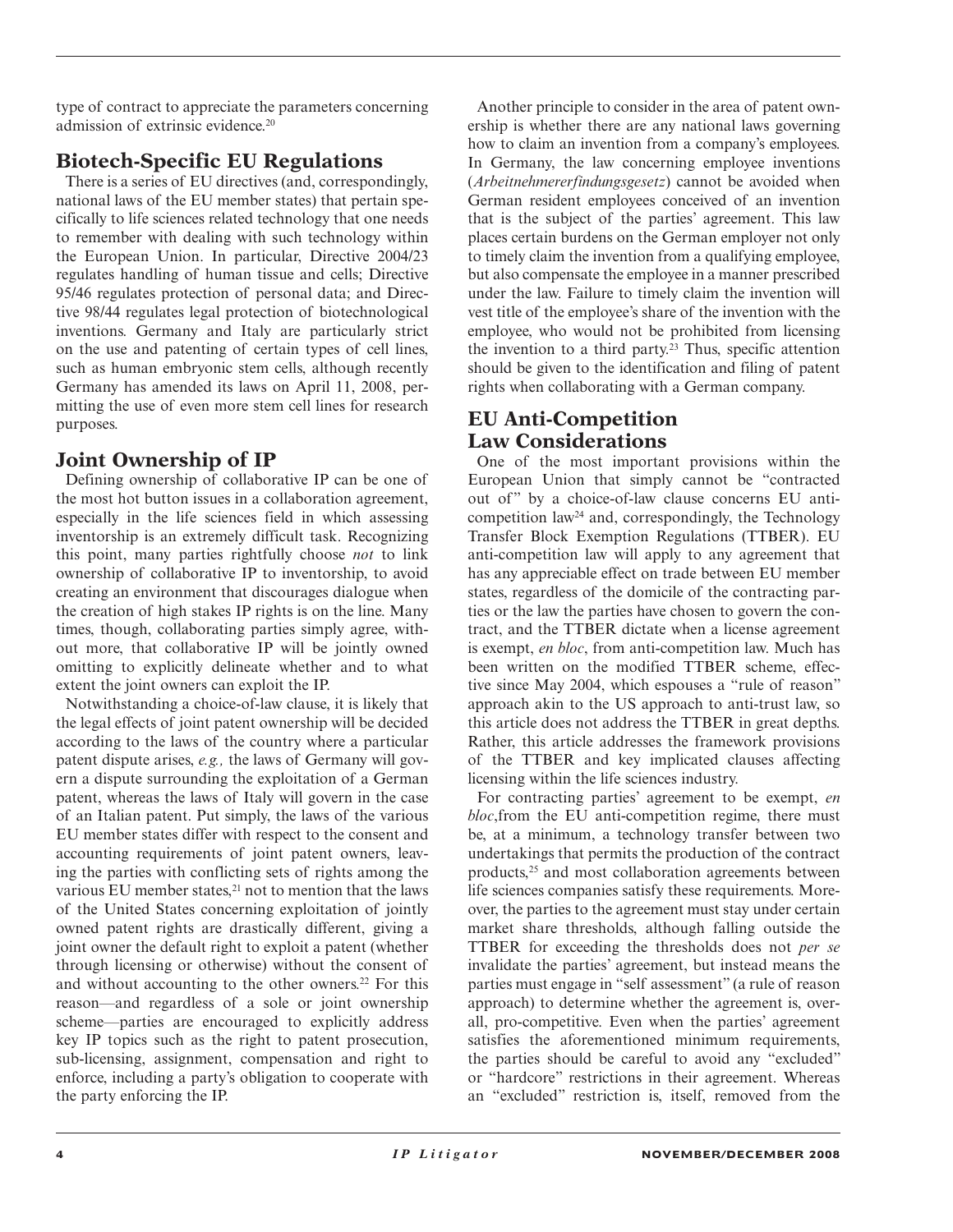umbrella of the Block Exemption,<sup>26</sup> a "hardcore" restriction operates to remove the entire agreement from the Block Exemption.<sup>27</sup>

 An "excluded" restriction particularly important to a life sciences collaboration agreement concerns access to improvements, given the unique characteristics of "platform" technologies that one of the collaborating parties often brings to the table. On one hand, a licensor who makes its discovery platform available to a licensee does not want the licensee to freely exploit platform improvements that were made under license to the platform; on the other hand, the licensee may be fearful of assigning back to the licensor each and any improvement without knowing what those improvements will be. Under the TTBER, a requirement to exclusively license or assign back to the licensor any improvements that are non-severable *(i.e.* cannot be exploited without infringing the licensor's rights in the platform) is generally an enforceable clause, whereas an exclusive back-license or assignment (as opposed to a mere non-exclusive back-license) with respect to severable improvements may not be enforceable if economic benefits do not outweigh the anti-competitive effects.

 One "hardcore" restriction very germane to a drug discovery collaboration relates to post-patent-expiration royalty terms, given long drug development timelines, which can lead to a commercial launch date when "background" patents have limited remaining life. Under the TTBER, a licensor of patent and know-how rights generally can extract royalties even after patent expiration on the basis of know-how that remains secret; a royalty step-down that attributes value to the expired patent rights is recommended.

# **Concluding Thoughts**

 Choice-of-Law clauses remain very pivotal, especially when resolving disputes concerning contract interpretation. However, conflicts of laws issues can override a Choice-of-Law clause in numerous situations. Thus, parties to a life sciences collaboration agreement should familiarize themselves with key problematic *lex loci-* relevant provisions affecting the key jurisdictions underlying their license agreement and try to find a "least common denominator" solution across these jurisdictions—pushing the envelope in one jurisdiction could have detrimental spill-over effects. Finally, parties should endeavor to include a well-reasoned "severability" clause, to effectuate the parties' intent as to the remaining provisions, in case a provision is held invalid; otherwise, the entire agreement may become invalidated.

# **China**

 There is not a universal law to regulate transfer of technologies (including patents, patent applications, and non-patent technologies) in China. Relevant provisions on transfer of technologies are found spread in many laws and regulations, among others, the Chinese Contract Law, the Chinese Patent Law, Regulations on Technology Import and Export, Regulations on Pharmaceuticals Registration.

# **Requirements of Transfer of Patents and Technologies under the Chinese Contract Law**

 The Chinese Contract Law is the main regulatory law for technology transfer, which stipulates some basic requirements for technology transfer contracts. The basic provisions are:

- 1. A technology transfer contract shall be in a written form. An oral contract for technology transfer may be unenforceable.
- 2. Only entitled rights such as patents, patent application rights, and technical secret rights are the objects for technology transfer contracts. Those not entitled technologies are not objects of technology transfer contracts. For instance, those technologies, knowledges, experiences, or information that have no relation to patents, patent applications, or technical secrets are not technology transfer objects.
- 3. Only existing and specific rights are transferable, such as specific patents, patent applications and technical secrets. Those not-presently-existing technologies are not legitimately transferable, for instance, technologies that are still under research and development, technologies that may be possibly developed in the future. In case in an employment contract there provides to transfer all future inventions to an employer may not be legally tenable for or regarded as a technology transfer contract.
- 4. Under the Chinese Contract Law, the technology transfer contracts are limited to the following four kinds:
	- (a) Contract for patent assignment,
	- (b) Contract for patent application assignment,
	- (c) Contract for technical secret assignment, and
	- (d) Contract for patent license.
- 5. Under the definition of the Law, transfer of technologies comprehends the assignment and license. The assignment applies to transfer of patents, patent applications, and technical secrets. The license applies to transfer of patent rights.

 Transfer of the right to apply for a patent refers to the situation to transfer a technology before patent application is filed. The transfer of such a right is essentially the same as transfer of non-patented technology, *i.e.* , technical secrets. Therefore, the transfer of the right to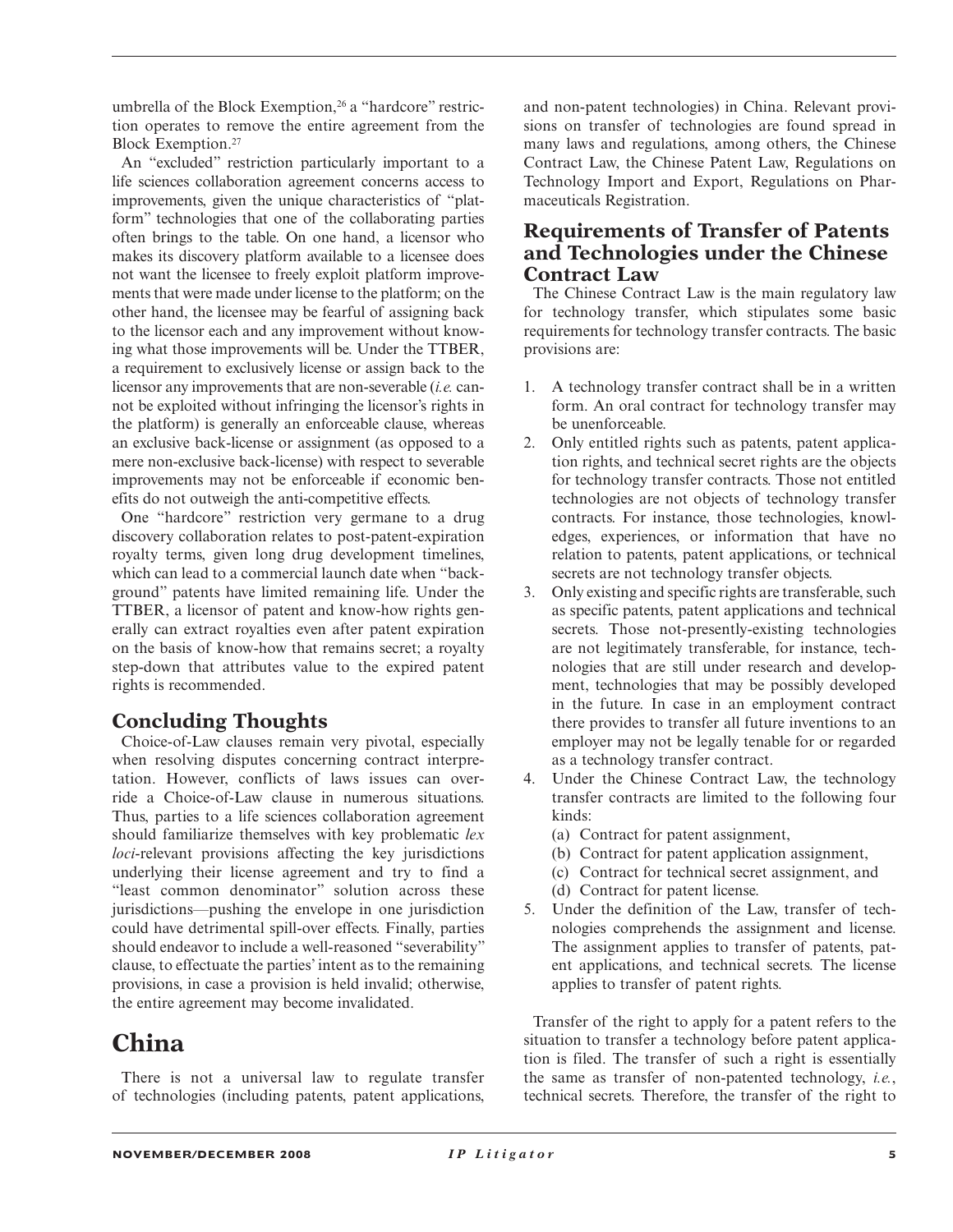apply a patent is subject to the provisions for transfer of technical secrets.

# **Some Special Issues Relating to Technological Transfer Contracts**

#### *License Contract of Patent Application*

 Even though the Contract Law provides that a patent application right shall not be licensed, in practice, it is not unusual to find patent application license contracts. To solve the problem, the Chinese Supreme Court construes in article 29 of its Interpretation of Contract Law, "people's courts shall not hold a contract invalid merely on the ground that the contract established by the interest parties is a license contract for a patent application right of a pending application." "In regard to such a patent application license contract, before the application is published, the regulations on transfer of technical secrets shall be applied; after publication but before grant, it shall be dealt with in reference to the regulations on patent license contract; after grant, it shall be regarded as patent license contract and be regulated likewise."

# *Transfer of a Patent Right*

 In transfer of a patent right the transferor (assignor or licensor) shall guarantee the truthfulness and maturity of the relevant patent. He shall guarantee he is the legitimate owner of the patent and the patented technology is intact, flawless, effective, and target-achievable. Under the interpretation of the Supreme Court, the requirement of guarantee of maturity of a patented technology limits the transferable patent technologies to those that are suitable to the production operation, helpful in developing new products, enhancing product quality, reducing operation cost, raising management level, and having economic benefits. Such a requirement for the patented technology is much higher than that of the utility of a patent. The patent utility requirement is a technical possibility of use while the requirement for a transferable patent technology is really of ready industrial or commercial use. Because of that difference, when transferring those technologies that have not been industrially or commercially used, the contract is recommended to clearly provide that the transferred technology is a patent, which might be further developed for industrial or commercial use.

 Under the Chinese Contract Law, the transferor does not have the liabilities to provide the assignee or licensee with technical materials and/or technical service. If such technical materials or technical service are needed, they/ it should be specifically stipulated in the contract.

# *Existence of Prior Use*

 In case a prior use right is found after a license contract has been signed and the existence of the prior use may cause definite losses to the licensee, the licensee may request for a reduction of royalties, but not for termination of the contract.

#### *Interference by another Patent*

 In case the use of the licensed patent may be interfered with by another prior existing patent, the existing patent becomes an obstacle for implementing the licensed patent. Because use of the licensed patent is preconditioned to obtain an approval to use the prior existing patent from the patentee of that patent, the licensee has the right to request the licensor to remove the obstacle. Licensee is not liable to solve the problem. Optionally, the licensee may directly request termination of the contract.

#### *License of Technical Secrets*

 Even though the Chinese Contract Law only provides assignment contract as a form, but no license form for transfer of technical secrets, in article 25, section 3 of the Interpretation of Technological Contract, the Supreme Court has construed that the transfer of technical secrets can be in the form of license contract. A license contract for a technical secret could be enacted in reference to the provisions for patent license contract.

## *Legitimate Restrictions and Illegal Restrictions*

 As a license contract, it is legitimate to provide certain restrictions of using the technical secret. For example, it could provide the nature of license *(i.e.*, the sole license, exclusive license, or non-exclusive license), the term period, the territory, and the way of using the technical secret  $(i.e., the manufacturer, use, sale, or all the activities).$  If there is no specific provision on the nature of the license in a contract or the provision is unclear, it shall be regarded as a non-exclusive license. If there is no specific provision for the term period or the provision is unclear, the licensee can use the technical secret forever. If there is no specific provision for territories or the provision is unclear, the licensee can use the technical secret worldwide. If there is no specific provision for the way of use or the provision is unclear, the licensee could enjoy using it in any way.

 Again as a license contract, restrictions to the way of using the technical secret shall not go beyond to limit competition or hinder technology development. In article 11 of Interpretation of Contract Law, the Supreme Court stipulates that the following six provisions in a contract exemplify illegal monopolization of technology and obstruction of technology development provided in article 329 of the Chinese Contract Law:

 1. To forbid the opponent party to further improve the technology, or to grant-back improved technologies on a unfair or unequal reciprocal basis;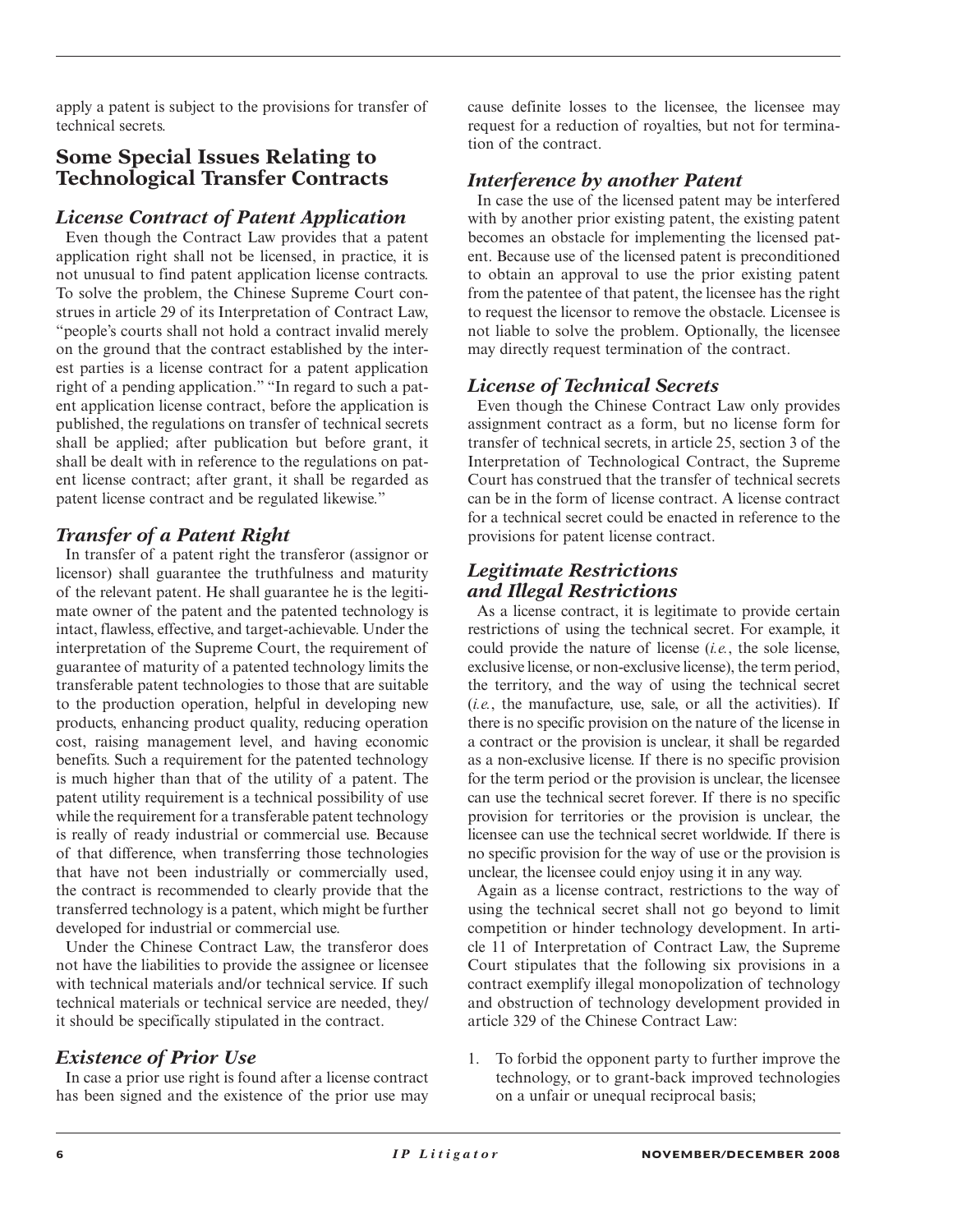- 2. To restrict the opponent party to acquire technologies from other resources;
- 3. To obstruct the licensee from sufficiently utilizing the technology according to the market demand;
- 4. To coerce the licensee to accept irrelevant tying-in conditions;
- 5. To unreasonably restrict the licensee from freely selecting other resources to buy raw materials or spare parts or equipments; and
- 6. To forbid the licensee from challenging the validity of the intellectual property rights of the licensed technology.

#### *Maintenance of Secrecy of Technical Secrets*

 Expiration of the contract for transfer of technical secrets will not free the relevant party from the liability to keep the technical secret confidential, if the secret is still not disclosed to the public. The liability of keeping secrecy may not forbid the licensor from filing a patent application, unless the contract provides otherwise.

 Article 355 of the Contract Law provides that when laws and administrative regulations stipulate otherwise on contracts for technology import or export or on contracts for patent and patent applications, the relevant provisions thereof shall govern.

#### *Requirements for Patent and Technology Transfer under the Patent Law*

 The Chinese Patent Law contains two articles that relate to patent and patent application transfer. Article 10 provides patent and patent application assignment and article 12 together with its corresponding rule 15 in the Implementing Regulations provides patent license.

 The main points of article 10 of the Chinese Patent Law are as follows:

- Patent application rights and patent rights can be assigned;
- The parties shall reach a written contract for the assignment of patent application rights and patent rights;
- The assignment contract shall be registered with State Intellectual Property Office;
- The assignment contract comes into force from the date of registration;
- If a Chinese entity or Chinese individual assigns its or his patent application right or patent right to a foreigner, an approval shall be obtained from the State Intellectual Property Office.

 The main points of article 12 of the Chinese Patent Law and rule 15 of its Implementing Regulations are:

- A written license contract shall be reached if any entity or individual wishes to use the patent of others;
- The licensee does not have the right to sublicense a third party to use the patent;
- If the patentee signs a license contract with a relevant party, he shall record the license contract with State Intellectual Property Office or local IP offices.

 Most provisions of the Chinese Patent law are the same as provisions in the Chinese Contract Law. The differences lie in that the assignment contract shall be registered with State IP Office and the contract shall come into force from the registration date. The license contracts shall be recorded with State IP Office or local IP offices. To assign a patent or patent application, an approval may be needed for SIPO.

# **Some Other Issues under the Chinese Patent Law**

#### *Registration of Assignment Contracts*

 Under the Chinese Contract Law, the establishment of a contract is different from the effectiveness of a contract. An established contract may not absolutely mean that it has become effective. If some administrative regulations provide that effectiveness of a contract shall be based on certain formalities, without fulfilling the formalities the contract does not become effective, even though it has been established. Many contractors did not exercise due diligence to register their patent assignment contracts with SIPO. An actual case concerning an unregistered patent assignment contract was heard by a Chinese court. The Chinese court held that the assignment contract had been established because the contract had met all the basic requirements of a contract provided in the Contract Law.

 However, because the contract had not been registered with SIPO as required by the Patent Law, the contract had not come into force. So when deciding the liabilities, the judges depended on the faults of enacting the contract rather than on the breech of contract. This case proves that registration of an assignment contract for patents and patent applications are essential.

# *Recordation of Patent License Contract*

 Recording a patent license contract is a requirement of the Patent Law. However, failure to record the contract shall not affect its effectiveness. One possible advantage of recording a patent license contract is, if in a patent infringement proceeding, the royalties in the recorded contract may serve a basis for deciding the damages.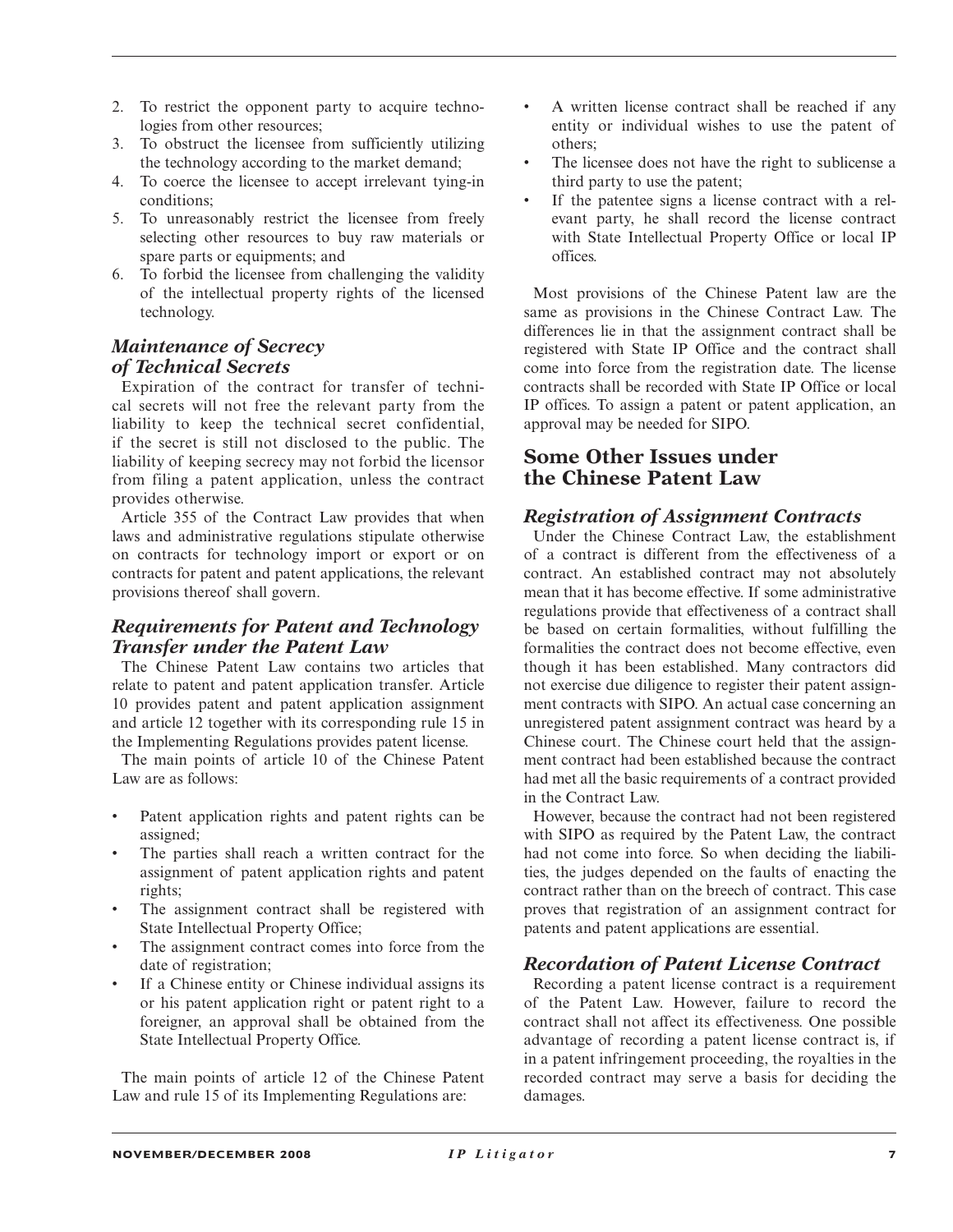# *Approval for Assignment by SIPO*

 The Chinese Patent Law provides when a Chinese entity or individual transfers its or his patent right or patent application right to a foreigner, it or he shall get an approval from the State Intellectual Property Office.

#### *Sublicense*

 Under the Patent Law, the licensee is absolutely excluded from the sublicense. However, under the Supreme Court constructions, a licensee may be allowed to sublicense the technology in certain conditions:

- 1. If the license contract is a sole license; and
- 2. If the exclusive licensee is not able to implement the technology.

# **Technology Transfer under Regulations on Technology Import or Export**

 The Regulations on Technology Import or Export classifies technologies into three kinds, namely freely import-export technologies, import-export restricted technologies, and import-export prohibited technologies. Formalities requirements are different for different kinds of technologies. For the freely import-export technologies the formality is to record the technology transfer contract with the Ministry of Commerce. For import-export restricted technologies the formality is to request for an approval from the Ministry of Commerce.

 In addition to the provisions in the Chinese Patent Law, the Regulations on Technology Import or Export provides that when a Chinese entity or individual transfers its or his technology to a foreigner, it or he shall go through the regulatory formalities provided in the Regulations. If the technology is one restricted by the Regulations, the transferor shall get approval from the Ministry of Commerce before actually assigning the technology to foreigners. The technologies referred to in the Regulations include patents and patent applications. Therefore, when Chinese entities or individuals transfer their technologies to foreign parties, double approvals shall be obtained, one from SIPO, the other from the Ministry of Commerce.

 For technology that is freely import or export, recordation is required with the Ministry of Commerce. If the technology is a patent both registration and recordation formalities shall be fulfilled, one with SIPO, the other with the Ministry of Commerce.

 However, registration has a different legal effect from that of recordation. Recordation shall not affect the effectiveness of a contract while registration is a condition for the effectiveness of a contract.

## *Technology Transfer under Regulations on Medicine Registration*

 Many biological technologies relate to pharmaceuticals. Transfer of pharmaceutical-related technologies may additionally be regulated by the Regulations on Medicine Registration. The Regulations provide for two transferable technologies: (1) new drug technology and (2) drug manufacture technology.

 There are some special qualification and capability requirements to the assignors and assignees in the pharmaceutical-related technology transactions. To assign a new drug technology the assignor first shall obtain a new drug certificate from the State Food and Drug Administration (SFDA). The assignee of the new drug technology transfer shall be a pharmaceutical production enterprise and hold a GMP recognition certificate. Furthermore, the scope of the assignee's production license and GMP recognition certificate shall be in line with the transferred drug.

 To assign drug manufacture technology the assignor shall be a pharmaceutical production enterprise with a pharmaceutical production license and the assignee shall possess a pharmaceutical production license and GMP recognition certificate, the scope of which shall be in line with the transferred manufacture technology.

 Transfer of pharmaceutical-related technologies is subject to the examination and approval by SFDA. SFDA makes full examination of applications for technology transfer pertaining to new drug and drug manufacture production. In the following circumstances SFDA shall not approve the transfer:

- The assignor's legal entity registration has expired;
- The drug production license or GMP recognition certificate of either the assignor or assignee has been invalid or cancelled;
- The name of the assignor is different from the one on the new drug certificate and the assignor can not furnish evidence to justify the difference;
- The monitoring period of the new drug has expired;
- The pharmaceutical production license of the assignor has been cancelled or abandoned;
- It is found that a grave potential risk exists in assignment of the intend-to-assign drug;
- The SFDA believes that the assignment of a new drug or drug manufacture technologies shall gravely threaten the pharmaceutical's quality and safety; and
- In some other situations, SFDA believes that the new drug or drug manufacture technologies shall not be allowed to assign.

 Biological technologies are very special in technology but have many issues in common in transaction.